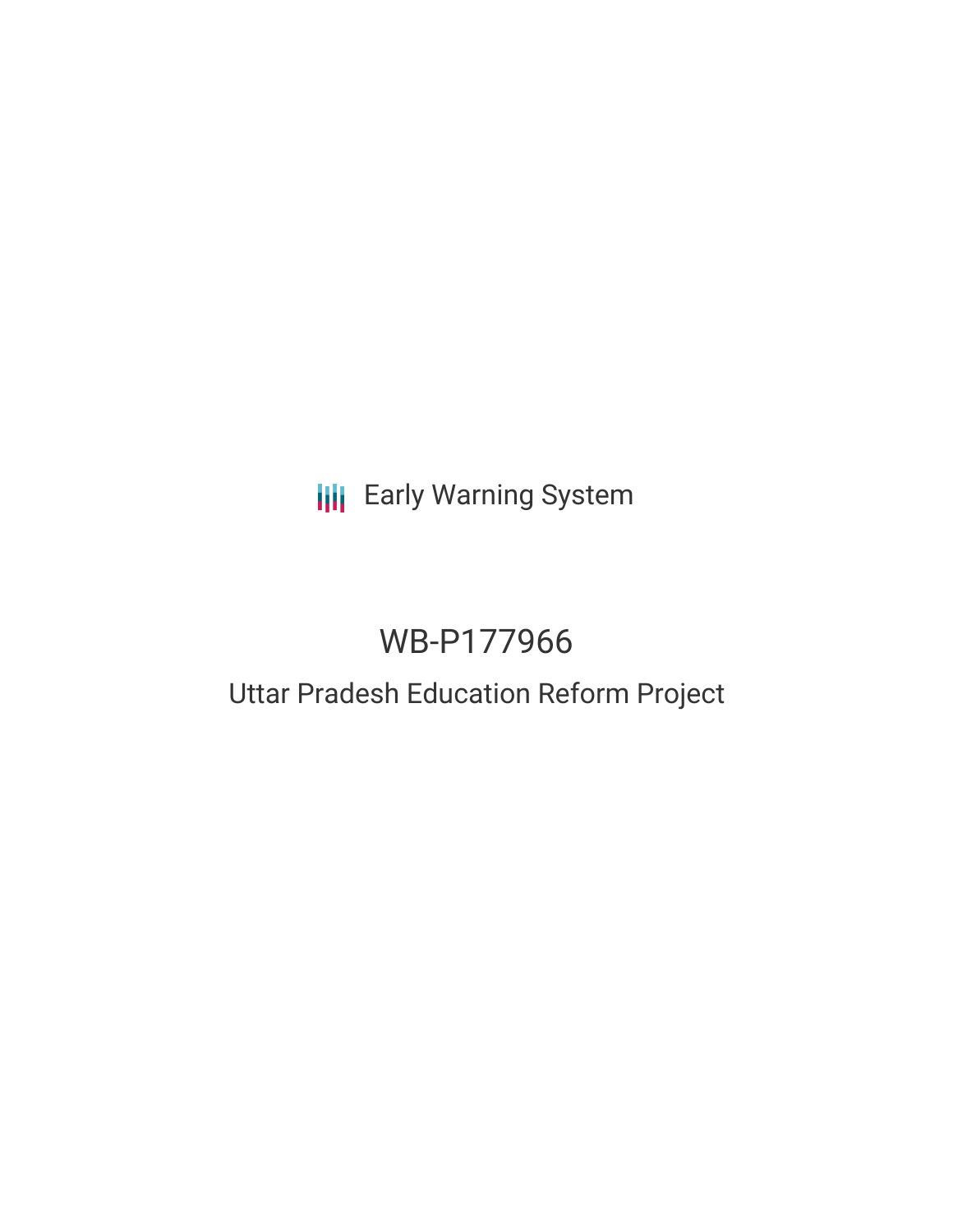### **Quick Facts**

| <b>Countries</b>               | India                                                |
|--------------------------------|------------------------------------------------------|
| <b>Specific Location</b>       | <b>Uttar Pradesh</b>                                 |
| <b>Financial Institutions</b>  | World Bank (WB)                                      |
| <b>Status</b>                  | Active                                               |
| <b>Bank Risk Rating</b>        | U                                                    |
| <b>Borrower</b>                | Anamika Singh, Secretary Basic Education, Govt of UP |
| <b>Sectors</b>                 | <b>Education and Health</b>                          |
| <b>Investment Amount (USD)</b> | \$500,00 million                                     |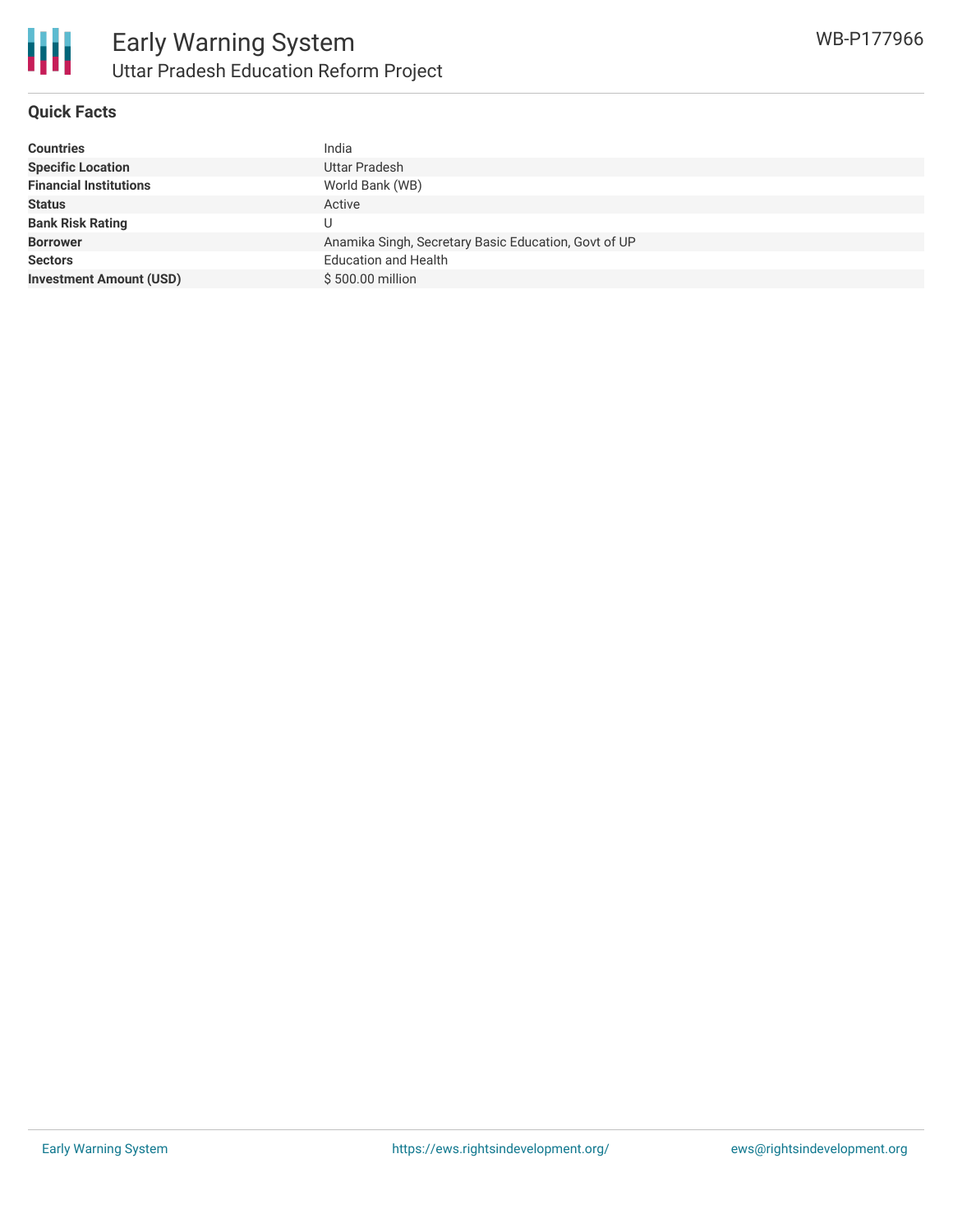

## **Project Description**

According to World Bank, the objective of the proposed investment is to "improve quality education through technologyenabled decentralized service delivery".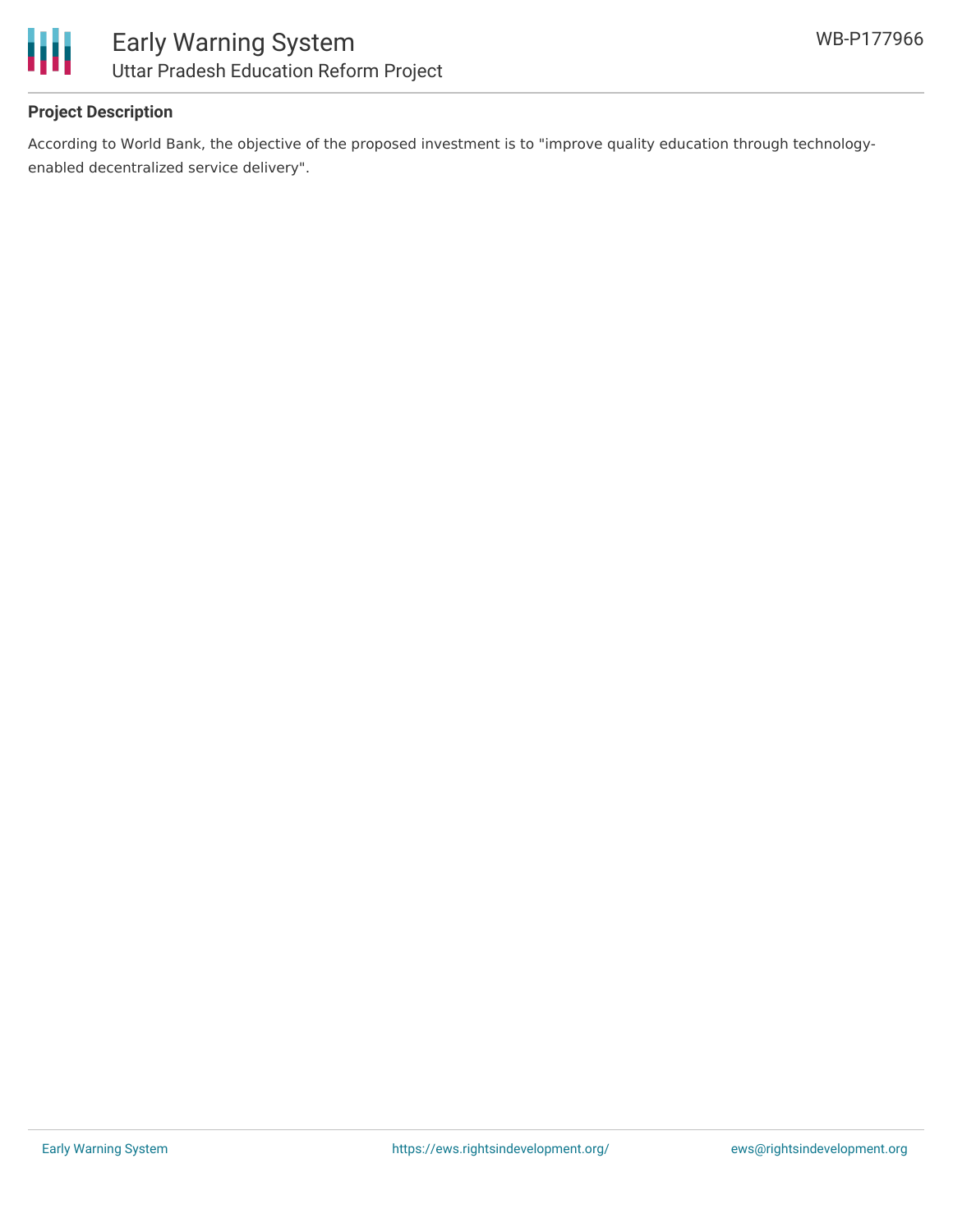

## **Investment Description**

World Bank (WB)